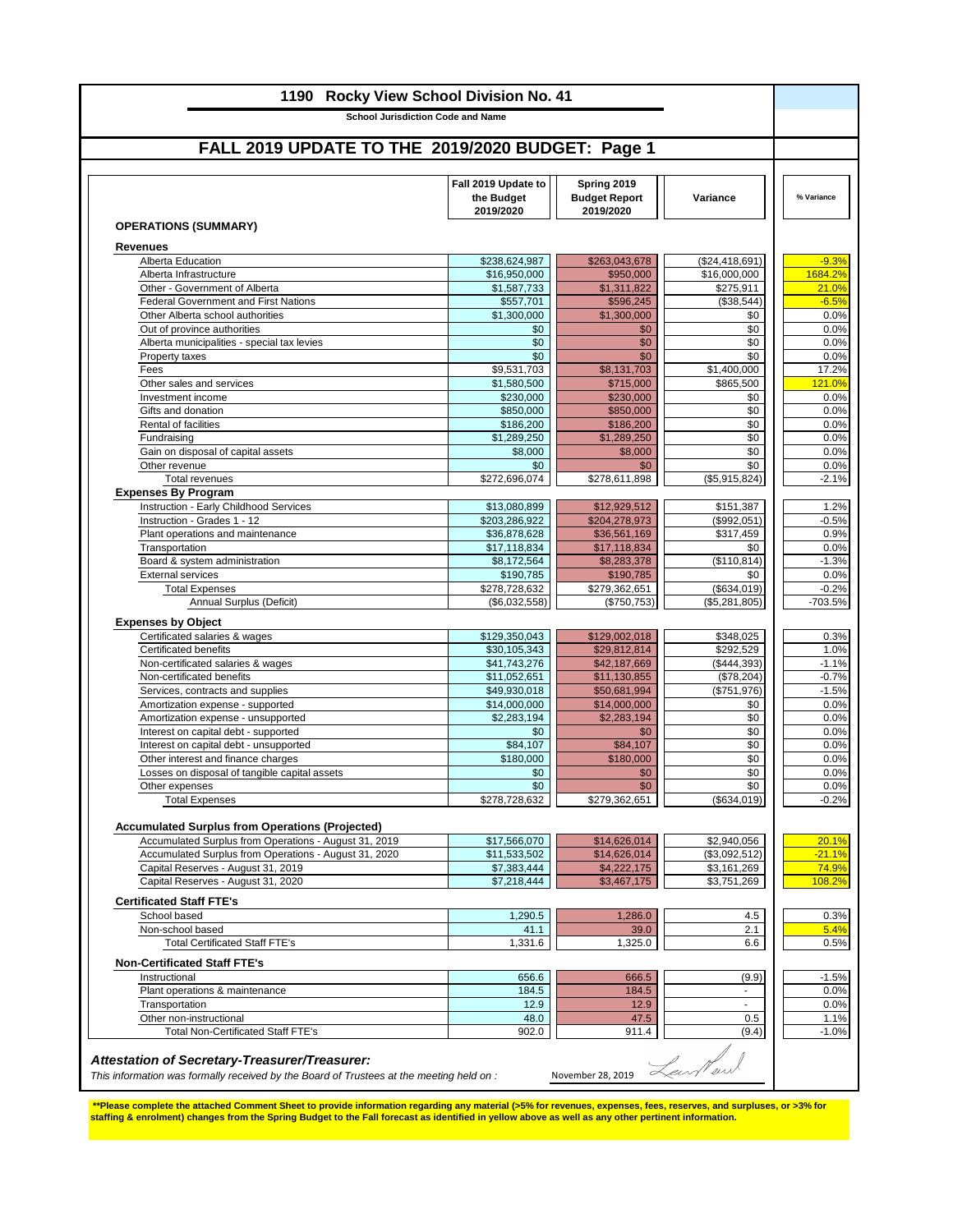|                                                   | 1190 Rocky View School Division No. 41         |                                        |               |            |
|---------------------------------------------------|------------------------------------------------|----------------------------------------|---------------|------------|
|                                                   | <b>School Jurisdiction Code and Name</b>       |                                        |               |            |
| FALL 2019 UPDATE TO THE 2019/2020 BUDGET: Page 2  |                                                |                                        |               |            |
|                                                   |                                                |                                        |               |            |
|                                                   | Fall 2019 Update to<br>the Budget<br>2019/2020 | Spring 2019 Budget<br>Report 2019/2020 | Variance      | % Variance |
| FEE & SALES TO PARENTS & STUDENTS<br>Fees         |                                                |                                        |               |            |
| Transportation                                    | \$2,294,951                                    | \$894,951                              | \$1,400,000   | 156.4%     |
| <b>Basic instruction supplies</b>                 | \$0                                            | \$0                                    | \$0           | 0.0%       |
| Lunchroom Supervision & Activity Fees             | \$509,236                                      | \$309,236                              | \$200,000     | 64.7%      |
| Technology user-fees                              | \$0                                            | \$0                                    | \$0           | 0.0%       |
| Alternative program fees                          | \$379,639                                      | \$379,639                              | \$0           | 0.0%       |
| Fees for optional courses                         | \$1,060,396                                    | \$560,396                              | \$500,000     | 89.2%      |
| ECS enhanced program fees                         | \$0                                            | \$0                                    | \$0           | 0.0%       |
| <b>Activity fees</b>                              | \$2,356,183                                    | \$2,356,183                            | \$0           | 0.0%       |
| Other fees to enhance education                   | \$47,660                                       | \$47,660                               | \$0           | 0.0%       |
| Extra-curricular fees                             | \$1,127,604                                    | \$1,127,604                            | \$0           | 0.0%       |
| Non-curricular supplies, materials, and services  | \$1,178,338                                    | \$878,338                              | \$300,000     | 34.2%      |
| Non-curricular travel                             | \$524,806                                      | \$1,524,806                            | (\$1,000,000) | $-65.6%$   |
| Other fees                                        | \$52,890                                       | \$52,890                               | \$0           | 0.0%       |
| <b>Total fees</b>                                 | \$9,531,703                                    | \$8,131,703                            | \$1,400,000   | 17.2%      |
| <b>Other Sales to Parents &amp; Students</b>      |                                                |                                        |               |            |
| Cafeteria sales, hot lunch, milk programs         | \$470,000                                      | \$470,000                              | \$0           | 0.0%       |
| Special events                                    | \$237,500                                      | \$37,500                               | \$200.000     | 533.3%     |
| Sales or rentals of other supplies / services     | \$800,000                                      | \$125,000                              | \$675,000     | 540.0%     |
| Out of district student revenue                   | \$0                                            | \$0                                    | \$0           | 0.0%       |
| International and out of province student revenue | \$35.000                                       | \$35,000                               | \$0           | 0.0%       |
| Adult education revenue                           | \$33,000                                       | \$33,000                               | \$0           | 0.0%       |
| Preschool                                         | \$0                                            | \$0                                    | \$0           | 0.0%       |
| Child care & before and after school care         | \$0                                            | \$0                                    | \$0           | 0.0%       |
| Lost item replacement fees                        | \$5,000                                        | \$15,000                               | (\$10,000)    | $-66.7%$   |
| <b>Bulk Supply Sales</b>                          | \$0                                            | \$0                                    | \$0           | 0.0%       |
|                                                   | \$0                                            | \$0                                    | \$0           | 0.0%       |
| Other (Describe)                                  | \$0                                            | \$0                                    | \$0           | 0.0%       |
| Other (Describe)                                  | \$0                                            | \$0                                    | \$0           | 0.0%       |
| Other sales (describe here)                       | \$0                                            | $\overline{50}$                        | \$0           | 0.0%       |
| Other sales (describe here)                       | \$0                                            | \$0                                    | \$0           | 0.0%       |
| Total other sales                                 | \$1,580,500                                    | \$715,500                              | \$865,000     | 120.9%     |
|                                                   |                                                |                                        |               |            |
| <b>Grades 1 - 12</b>                              |                                                |                                        |               |            |
| Eligible funded students - Grades 1 to 9          | 17.998.0                                       | 17,751.0                               | 247.0         | 1.4%       |
| Eligible funded students - Grades 10 to 12        | 5,261.0                                        | 5,172.0                                | 89.0          | 1.7%       |
| Other students                                    | 108.0                                          | 114.0                                  | (6.0)         | $-5.3%$    |
| Home ed and blended program students              | 74.0                                           | 94.0                                   | (20.0)        | $-21.3%$   |
| Total Enrolled Students, Grades 1-12              | 23,441.0                                       | 23,131.0                               | 310.0         | 1.3%       |
| Early Childhood Services (ECS)                    |                                                |                                        |               |            |
| Eligble funded children - ECS                     | 1,896.0                                        | 1,938.0                                | (42.0)        | $-2.2%$    |
| Other children                                    | 1.0                                            | 2.0                                    | (1.0)         | -50.0%     |
|                                                   | 475.0                                          | 475.0                                  |               | 0.0%       |
| Program hours                                     |                                                |                                        |               |            |

\*\*Please complete the attached Comment Sheet to provide information regarding any material (>5% for revenues, expenses, fees, reserves, and surpluses, or >3% for<br>staffing & enrolment) changes from the Spring Budget to the